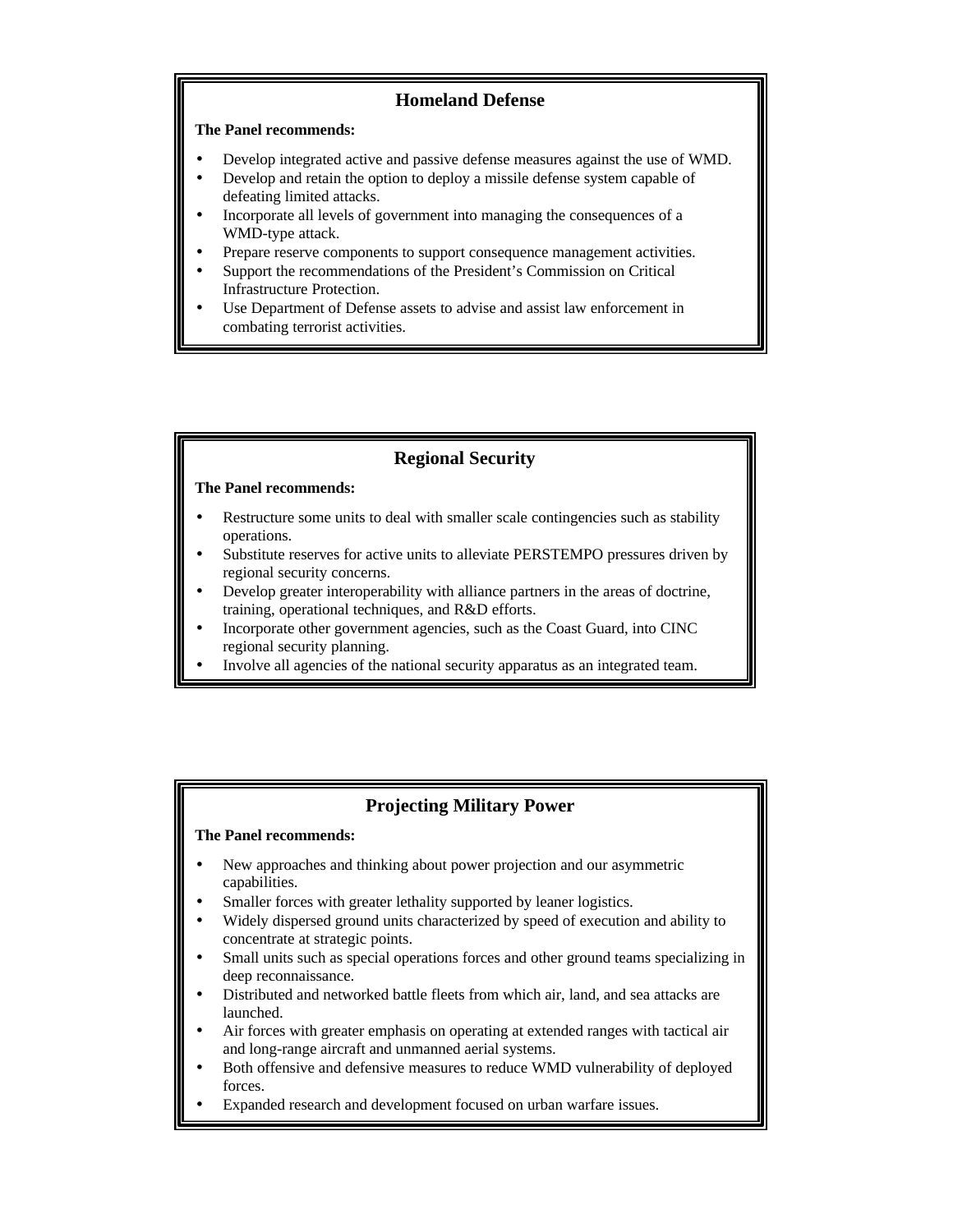## **Space Operations**

#### **The Panel recommends:**

- Emphasize policies and strategies to coordinate civil, commercial, and national security sectors of space.
- Take steps to ensure the capability to deny enemies the use of space.
- Improve the capability to conduct surveillance of space objects.
- Develop the capability to protect space assets and related ground stations.
- Improve the capability of related ground stations
- Develop a robust space Science and Technology program.

## **Information Operations**

### **The Panel recommends:**

- Develop the ability to transform and exploit technology into military capability more rapidly.
- Exploit information technology to integrate forces and platforms more effectively.
- Develop effective defensive and offensive information capabilities.

### **Weapons of Mass Destruction**

- Develop appropriate defense measures organic to our deployed forces.
- Give highest priority to detection capability.
- Provide a conventional, non-nuclear deterrent capability against the use of weapons of mass destruction.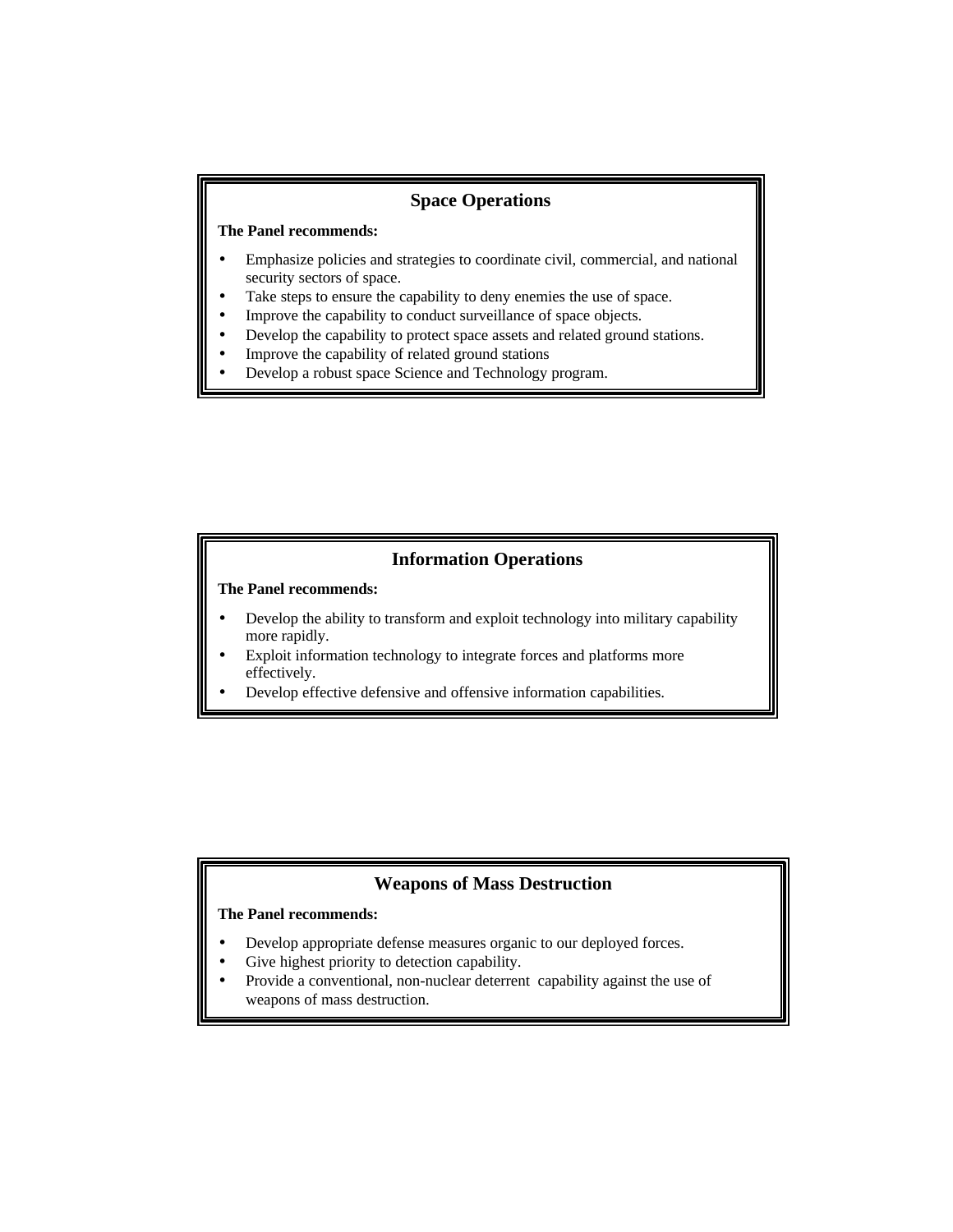# **Near-Term Implications**

Applying the above principles and in view of the services' future visions and concepts, the Panel does not follow the logic of several of the services' procurements.

- With regard to land forces, the Panel questions continuing the upgrade of the M1A1 tank and the continuing evolution of the main battle tank beyond its current capabilities, as well as the projected numbers of Crusader and Comanche. Although the Panel recognizes the potential capabilities of these systems and the valuable results of the Force XXI and Advanced Warfighting Experiment initiatives, it believes that future requirements would best be met if the Army consolidates and limits their applications. These capabilities should be deployed to III Corps and the forward-based forces—as a risk mitigation capability—while transitioning the balance of the Army (force structure and programs) to the *Army After Next* concept. These actions and others will require a redesign of the Army's force structure and concomitant acquisition programs, which may result in end strength savings.
- In regard to the Navy, the Panel disagrees with the decision to terminate the arsenal ship test bed. The value of a test bed to support a major warfighting transition was clear in the use of the NORTON SOUND to support the Navy's introduction of surface-to-air missiles. Given the characteristics the Panel believes necessary for future forces, a new hull form should be built for testing and to serve as a platform for a number of topside antenna configurations and weapons systems. The Panel also believes that the Navy should look closely at accelerating the transformation to the CVX class of carriers in lieu of procuring additional Nimitz class CVNs and converting one or more of the four Trident SSBNs coming out of strategic service to alternative missions.
- On the issue of tactical air, the Panel notes the cost over the lifetime of all three current programs and questions the total number of planned aircraft buys and the appropriate mix of systems in 2010–2020. With respect to the F/A–18E/Fs and Joint Strike Fighter, the Panel supports Secretary Cohen's plan to continue to evaluate the ultimate numbers and mix of F/A–18E/Fs procured dependent upon the ultimate capability, cost, and schedule successes of the Joint Strike Fighter. The Panel further believes that the services must demonstrate how these two systems, and the F–22, can operate effectively in the 2010– 2020 environment, which will be characterized by new challenges to our power projection capability.
- The Panel remains concerned about the near-term ground surveillance capabilities and recent programmatic decisions (i.e., reducing the JSTARS buy).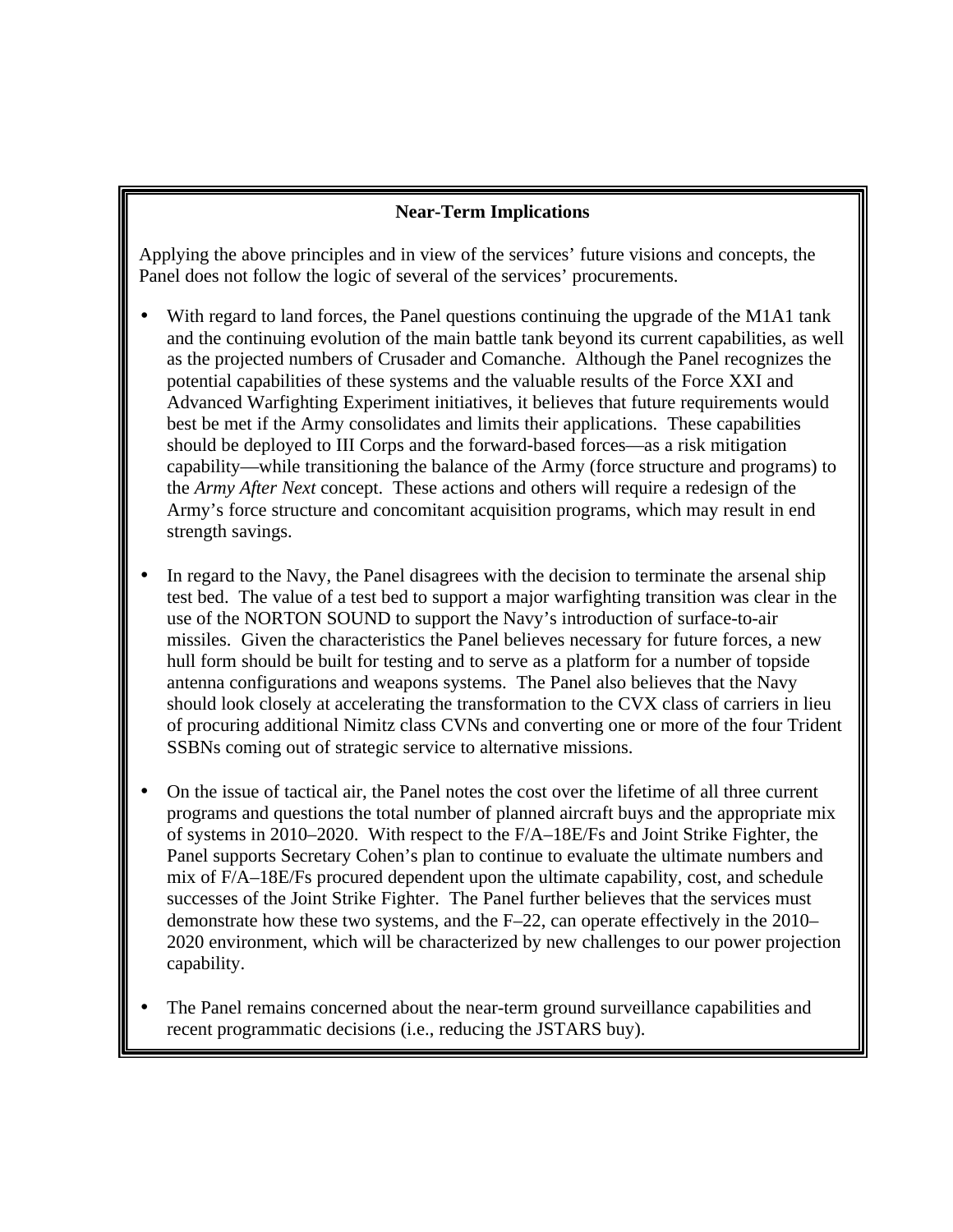# **Strategic Forces**

### **The Panel recommends:**

- Maintain support for Cooperative Threat Reduction programs.
- Move to START III as soon as possible.
- Couple defensive systems with arms control agreements.
- Sustain stockpile stewardship programs to support Comprehensive Test Ban Treaty.

# **Reserve Components**

## **The Panel recommends:**

- Expand reserve component roles for use in a variety of ongoing operations.
- Restructure to reduce current reserve component PERSTEMPO.
- Assign reserve units to selected homeland defense missions.
- Assign selected units of the National Guard at battalion and lower levels to active divisions and brigades.
- Maintain equipment interoperability among active and reserve component units.
- Assign consequence management responsibilities to National Guard units.
- Prepare reserve component officers for command positions in the proposed Americas Command.

## **A Broad National Security Approach**

#### **The Panel recommends:**

- Adapt future alliances to a new security environment.
- Investigate new avenues for interoperability, including closer links between U.S. and overseas defense companies.
- Ensure timely dissemination of accurate and complete information to the warfighter.
- Revitalize human intelligence (HUMINT).
- Review the entire national security structure to better anticipate and shape changes in the international environment.
- Expand the statutory members of the NSC.
- Establish a cadre of interagency professionals.
- Establish a fully integrated, national crisis center.
- Develop a unified, multimedia, communications system.
- Streamline the transfer of funds within and among agencies.

## **Institutionalizing Change**

- Create a Joint Battle Lab for experimentation and joint exercises.
- Establish a Joint National Training Center.
- Establish a Joint Urban Warfare Center.
- Establish a Joint Concept Development Center.
- Integrate existing service battle labs and facilities.